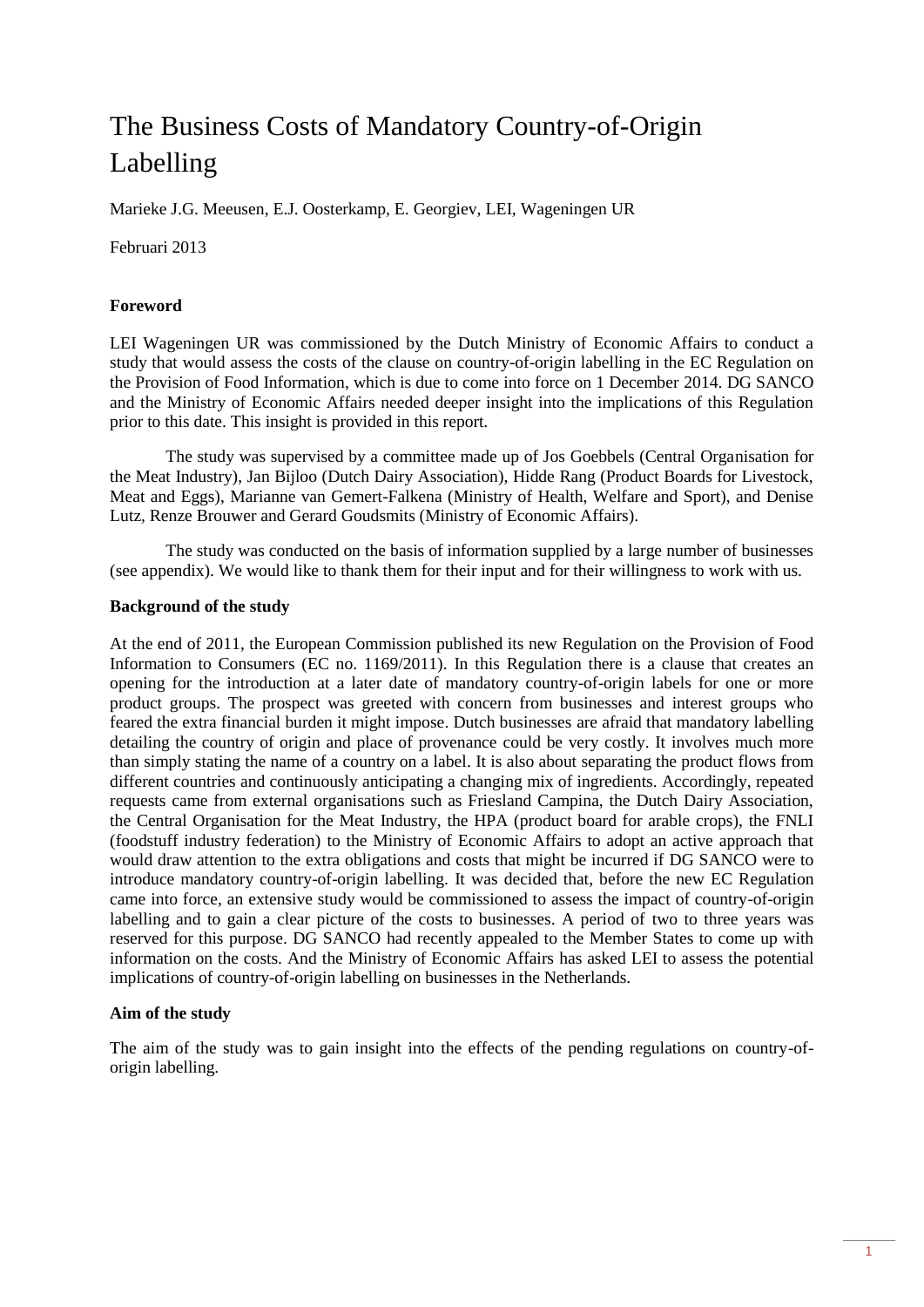It's a case-based study, where we have selected cases that (i) were complementary to two adjacent studies<sup>1</sup>, (ii) would possibly have far-reaching effects and (iii) have a reasonably large market for the products. Two product groups, subdivided into five products were duly selected:

- Products with milk as an ingredient: herb cheese, fruit yoghurt, and butter;
- Products with meat as an ingredient: sliced cold meats and meat-based snacks.

The case of the sliced cold meats was quantitatively extrapolated as far as possible. A different approach was used for the other cases, which were assessed qualitatively in terms of the effects that the new Regulation would have on businesses.

# **Method**

The effects were determined by interviewing representatives of the businesses concerned (see list in Appendix 1). Different approaches were applied. Various producers of fruit yoghurt, herb cheese, and butter were asked to participate in a workshop. Several producers of snacks also came together. Seven producers of sliced cold meats were asked about the potential effects. The results were then analysed and presented again to them.

All the businesses were asked the following questions:

- Which raw materials are used for these products?
- Where do they come from?
- Why are these raw materials sourced from different countries?
- What will change for the business when it is obliged to state the country of origin of the different raw materials on the label? (i) What activities will change? (ii) How often will changed activities take place in the production process? (iii) What extra costs will these activities bring?

The research team endeavoured to identify as many cost drivers as possible in order to draw a comparison across the products. The findings of the study *Herkomstetikettering – mogelijke nontariffaire belemmering?* were also used. The extra costs of country-of-origin labelling for a number of products were then estimated along with the underlying causes. This delivered a sketch of the cost drivers of seven products and enabled a general picture to be compiled.

The findings were presented in a way which ensured that individual companies could not be identified. An overall picture was drawn for the product or products in question.

# **Conclusions**

-

*Ten relevant cost items resulting from country-of-origin labelling on sliced cold meats*

#### Higher costs of raw materials and greater losses

- 1. Raw materials will cost more because they cannot (or can no longer) be sourced on the basis of a price/quality ratio as main argument.
- 2. Specific note should be taken of the fact that it is impossible or, at least, difficult to return residual flows to the production process. It is, after all, perfectly conceivable that these residual flows will come from a process that uses a batch of raw materials from country-oforigin A, while the next process uses a batch from country-of-origin B.
- 3. In addition, raw materials which are residual flows from other partners in the chain will probably be less available for use if they have to be stamped and separated according to

<sup>1</sup> The study *Herkomstetikettering – mogelijke non-tariffaire belemmering?* (Country-of-origin labelling – a potential non-tariff barrier?, Berkhout *et al*., 2012) and the EU study *Origin labelling of pig, poultry and sheep & goat meat*, headed by W.H.M. Baltussen.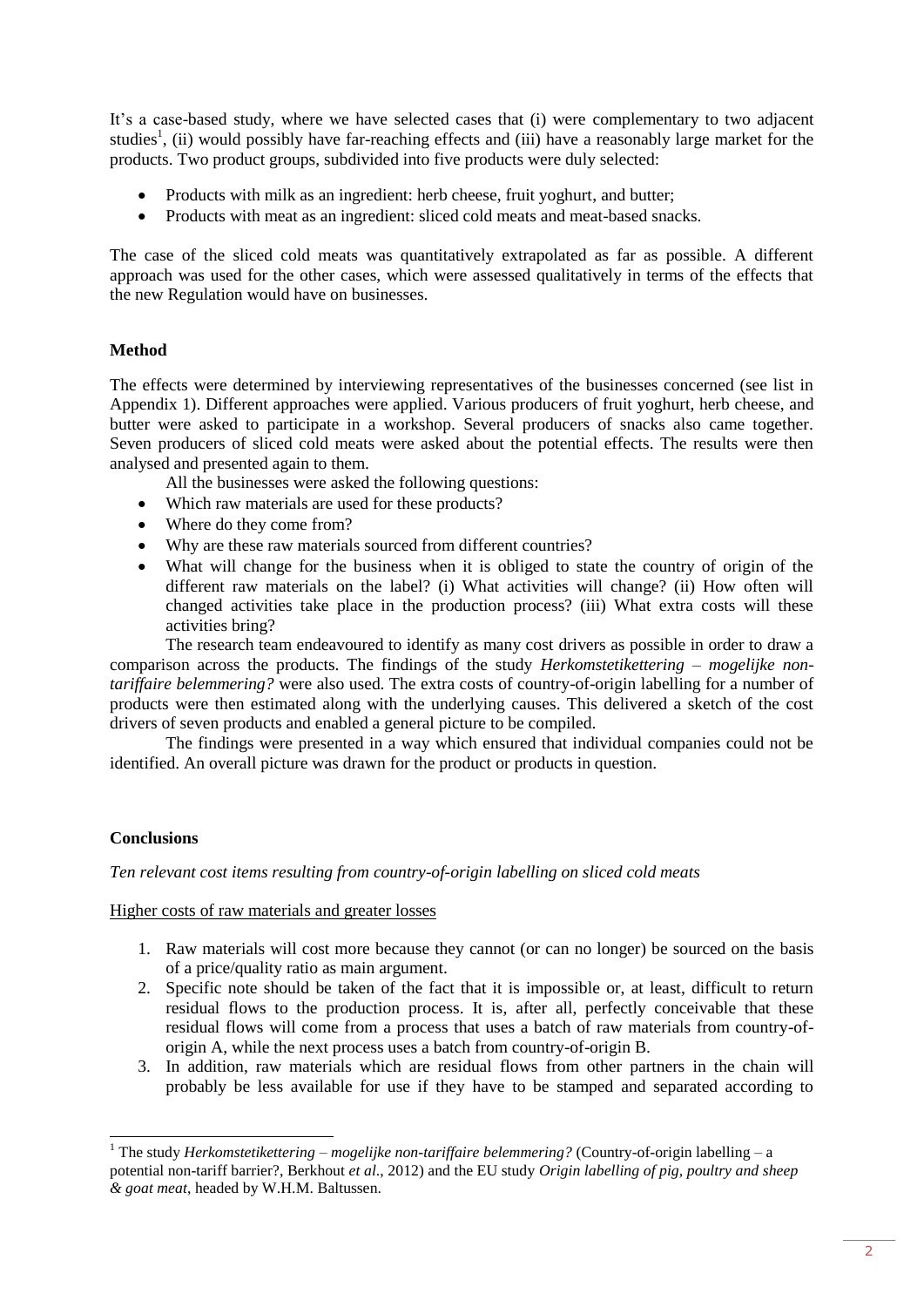country of origin in the next stage in the production chain. This will push up the costs for the producer of the residual flows and may make the sale less worthwhile or not worthwhile at all.

4. The need to enter information manually at different places will increase the probability of mistakes and non-use. This will be compounded by the fact that companies tend to exercise extra caution by withdrawing the products from the market that were produced immediately 'before and after' the mistake.

#### Higher production, storage and transport costs

- 5. Storage and transport costs will rise because more storage space and more batches will be needed. Storage space will have to be reserved for each country. Sometimes there will be physical limits to the expansion options, which will again push up the costs.
- 6. Fewer products per storage/transport unit will increase the unit costs.
- 7. The production costs will rise because production processes will be less efficient. Production processes will have to be halted more often so that machines can be 'cleaned' of products and raw materials when the country of origin changes.

#### Higher costs of information collection and processing

- 8. The extra administration tasks will require additional manpower: more people will be needed to update the information in the labelling systems.
- 9. The registration costs will rise: new registration systems and new computer capacity will be needed (e.g. a new server to process the vastly increased volume of information).
- 10. The labelling costs will rise:
	- a. Bigger labels will be needed to provide space for the extra information.
	- b. Pre-printed labels alone will not suffice. Additional printers will be needed on-site to print the latest information on the labels. Pre-printed labels are currently purchased months in advance and display the design specified by the customer. These labels contain factual information but they are also the business card of the product. That does not apply to the extra information – which is in plain black and white.
	- c. It will no longer be possible to use pre-printed cardboard boxes in the catering sector. Labelling will also have to be applied here with the subsequent extra costs and changeover times.

It should be noted that the labels will also be bigger as a result of other legal requirements besides country-of-origin labelling. From 1 January 2014, labels will be bigger in any case. So country-of-origin labelling is not solely responsible for this effect though it will still be a contributory factor. That said, more information will still have to be printed on the labels, so they will have to be bigger.

#### *Quantification*

Table 1 presents a rough estimate of the additional costs for a number of products.

*Table 1: Estimated additional costs of country-of-origin labelling for production costs in percentages* 

| Fruit yoghurt            | $1\%$                                                 |
|--------------------------|-------------------------------------------------------|
| <b>Herb cheese</b>       | Not known – the price of cheese could rise by $3\%$ , |
|                          | there are no estimates for the herb component or      |
|                          | components                                            |
| <b>Butter</b>            | 0.5% to 0.75-1%                                       |
| <b>Sliced cold meats</b> | 1-5% to $20\%$ <sup>2</sup>                           |
| <b>Snacks</b>            | $15 - 25%$                                            |

 $\overline{a_{1-5\%}}$  for pure sliced cold meats, 20% for composites.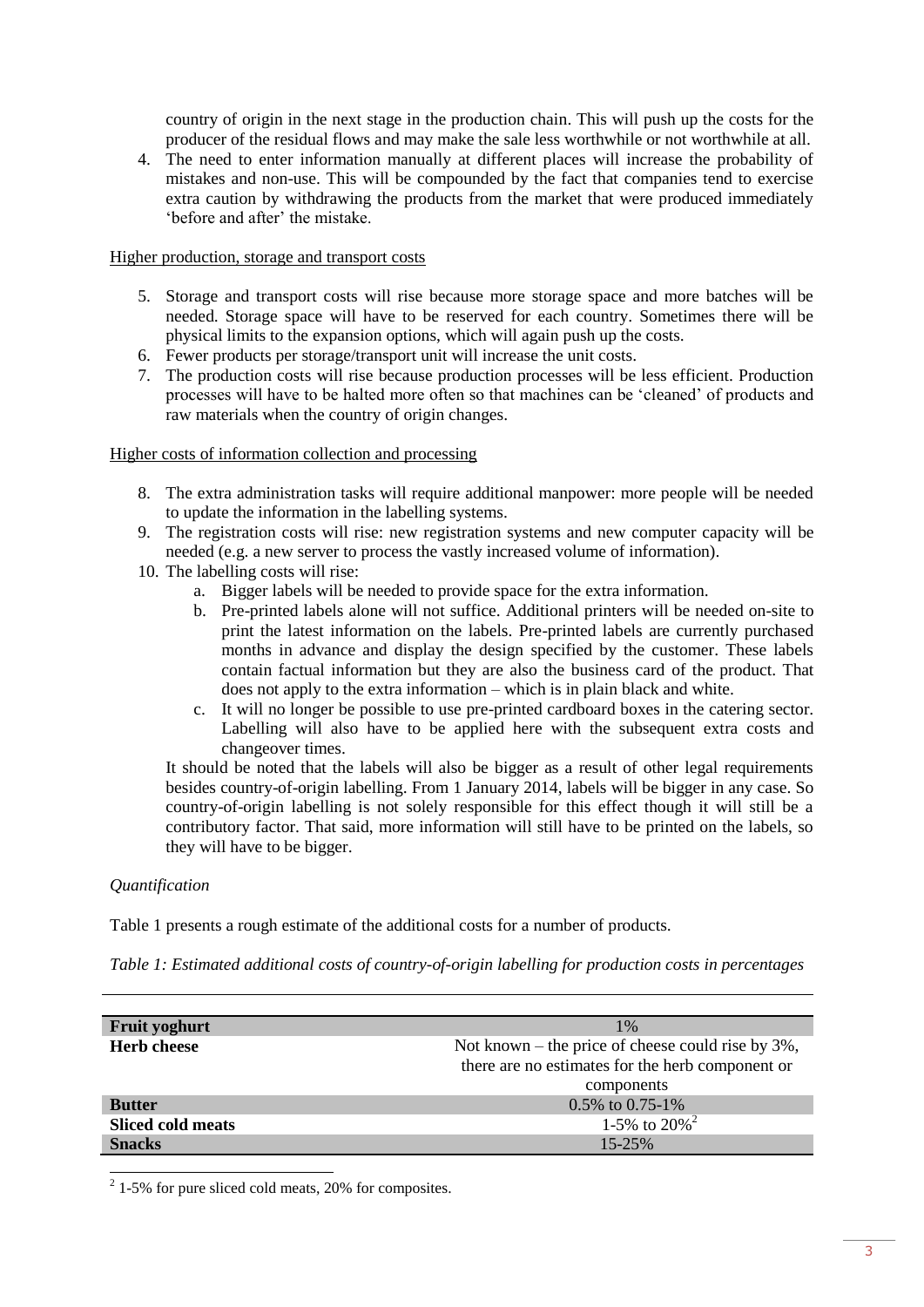| Peas               | Not known, but $0.4 - 1.2$ euro cents per jar/can |
|--------------------|---------------------------------------------------|
| <b>Salad mixes</b> | Not known                                         |

The quantification indicates that the additional costs will increase according to:

- i. the number of raw materials in a product;
- ii. the number of countries where the raw materials are sourced.

The effects are greater for mixes of raw materials. In such cases, some businesses cannot even piece together a mental picture of what has to be changed and they described the regulations as 'unworkable'. Classic examples are herb cheese, salad mixes, sliced cold meats and snacks, which are based on a mix of raw materials.

# *Other effects*

Other effects were mentioned besides the economic implications.

- Businesses will be more vulnerable. It will be more difficult to spread the risk of, for example, animal diseases by sourcing raw materials from different countries.
- Sustainability will suffer. People foresee smaller batches, half-full trucks and less efficient logistic systems, which will adversely affect sustainability, the climate and energy consumption.
- Less high-quality re-use of residual flows in two areas in particular:
	- o By-products from the production process that fail to meet the consumption criteria are usually fed into the next round of the process, again as raw material. This will not be possible if the next batch comes from a different country.
	- o Businesses often increase the economic value of their residual flows by selling them. However, if mandatory country-of-origin labelling is introduced, the purchaser will demand a label that shows the country of origin of these residual flows – which, of course, will also have to be delivered in separate batches. As this will generate extra costs for the seller, it is open to question whether it will be worthwhile to deal with residual flows in this way.
- The interviewees said that smaller businesses will be more heavily hit than large companies if the additional costs cannot be converted into higher prices for the consumer. Small businesses will suffer more under the impact. However, those who operate mainly on local and regional markets will only be slightly affected  $-$  if at all  $-$  by the costs of country-of-origin labelling.
- Disrupted market forces: businesses will buy their raw materials from a limited number of companies. This practice will fly in the face of the EU free-market philosophy.

# *Finally,*

-

The study showed that mandatory country-of-origin labelling will generate higher production costs for businesses. Although this increase may not seem very big, it is important to bear in mind that margins in the food industry are already small. Also, it is uncertain whether these additional costs can be recouped in the market. Businesses are not convinced that consumers are willing to pay for information about origin. And recent research<sup>3</sup> has shown that the Dutch consumer, at all events, attaches no added value to this kind of labelling and is not prepared to pay a higher price for it. Businesses have expressed a preference for a voluntary arrangement: when an opening for country-of-origin labelling appears in the market they can respond of their own accord.

<sup>3</sup> Confirmed in the report *Voedsel labelen met land van herkomst: leuk, maar geen voorwaarde; Onderzoek onder Nederlandse consumenten* ( Labelling food with the country of origin: fine, but not a precondition, 2012) by Van Haaster-de Winter, M.A. van and A. Ruissen.